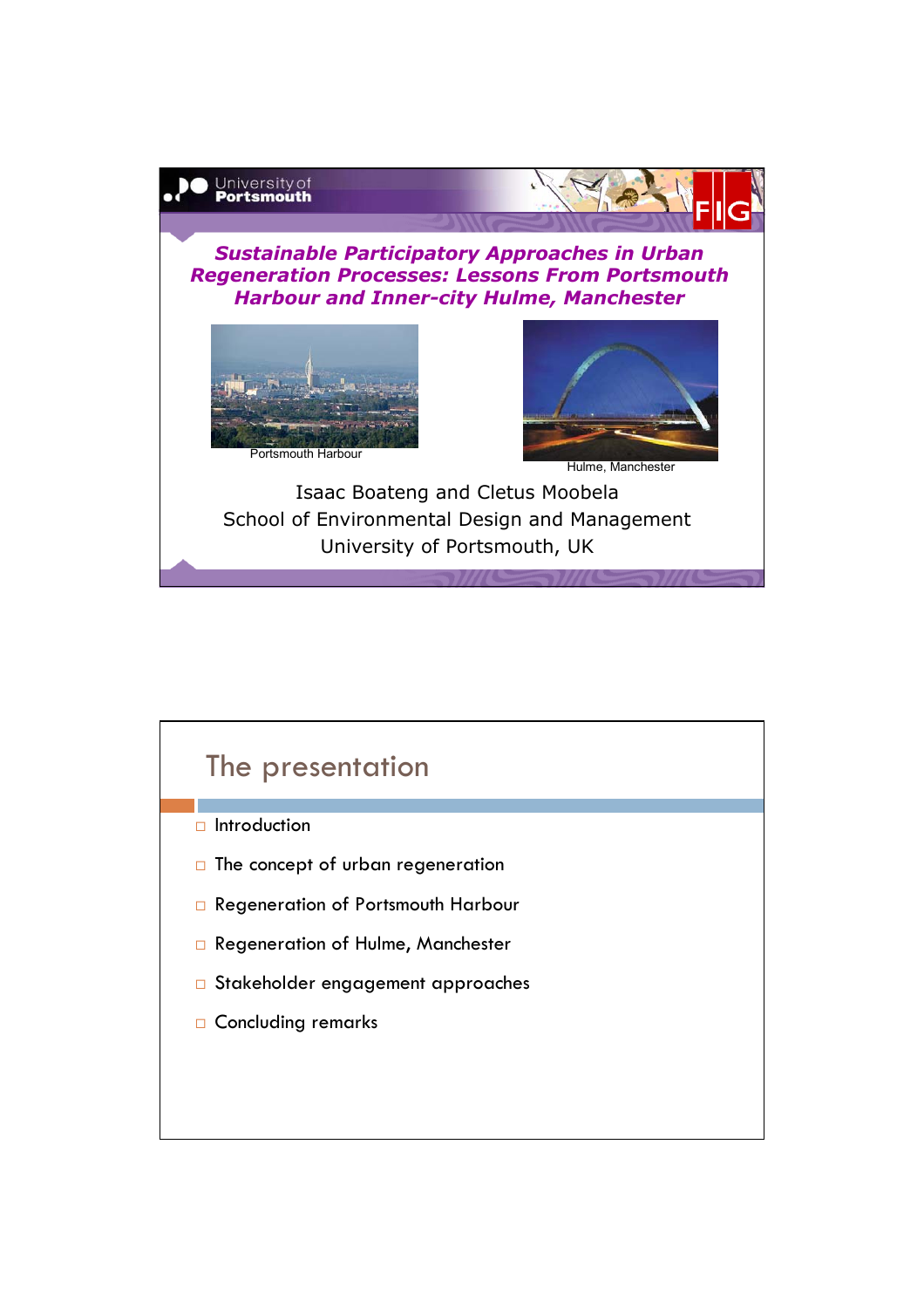

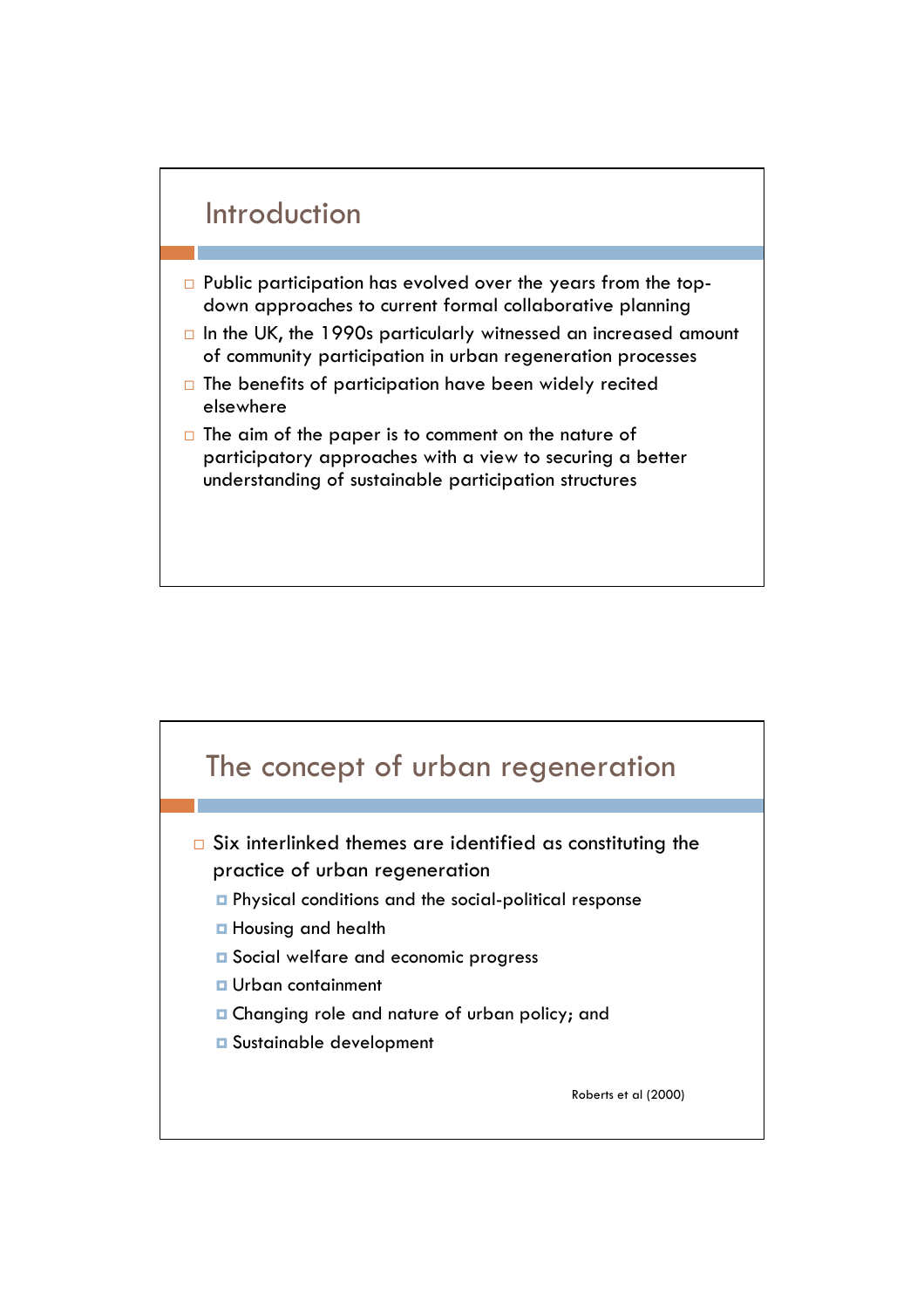| <b>Regeneration</b>                                                                                    | <b>Gentrification</b>                                                        | <b>Redevelopment</b>                                                                  |
|--------------------------------------------------------------------------------------------------------|------------------------------------------------------------------------------|---------------------------------------------------------------------------------------|
| Inward looking: seeks<br>inward investment<br>through indirect and<br>inducement effects on<br>locals. | Outwards looking:<br>seeks inward<br>investment through<br>external effects. | Inward or outward: focuses on<br>the physical structures of the<br>built environment. |
| Aims at improving the<br>living conditions and the<br>economy of the local<br>population.              | Aims at improving the<br>economy by attracting<br>external investment.       | Aims at attracting private<br>enterprise to transform the<br>physical environment.    |
| Ensures that the local<br>peoples are not<br>displaced.                                                | May ultimately lead to<br>the displacement of<br>the local people.           | Affordability determines who<br>lives in the area after<br>redevelopment.             |

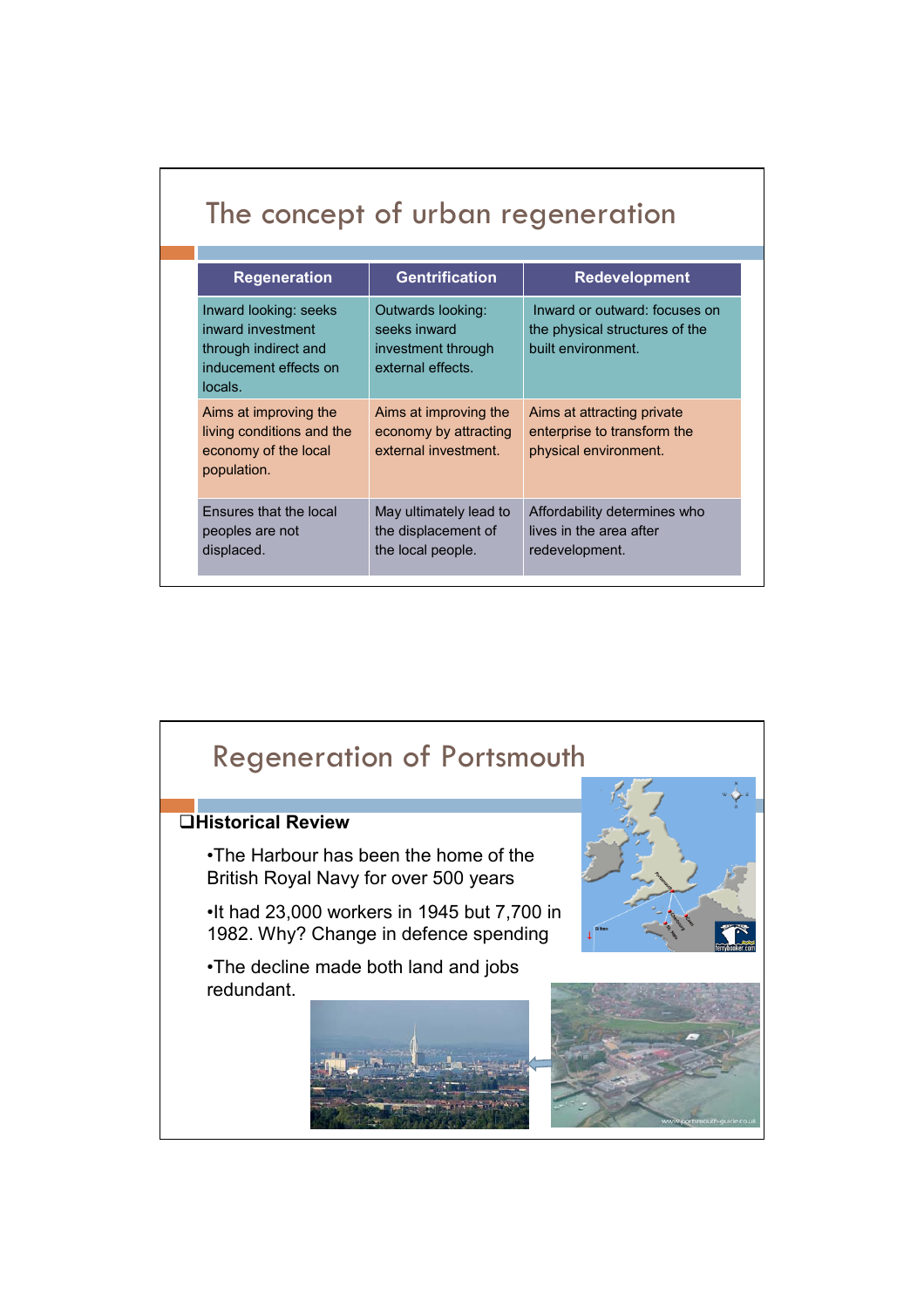

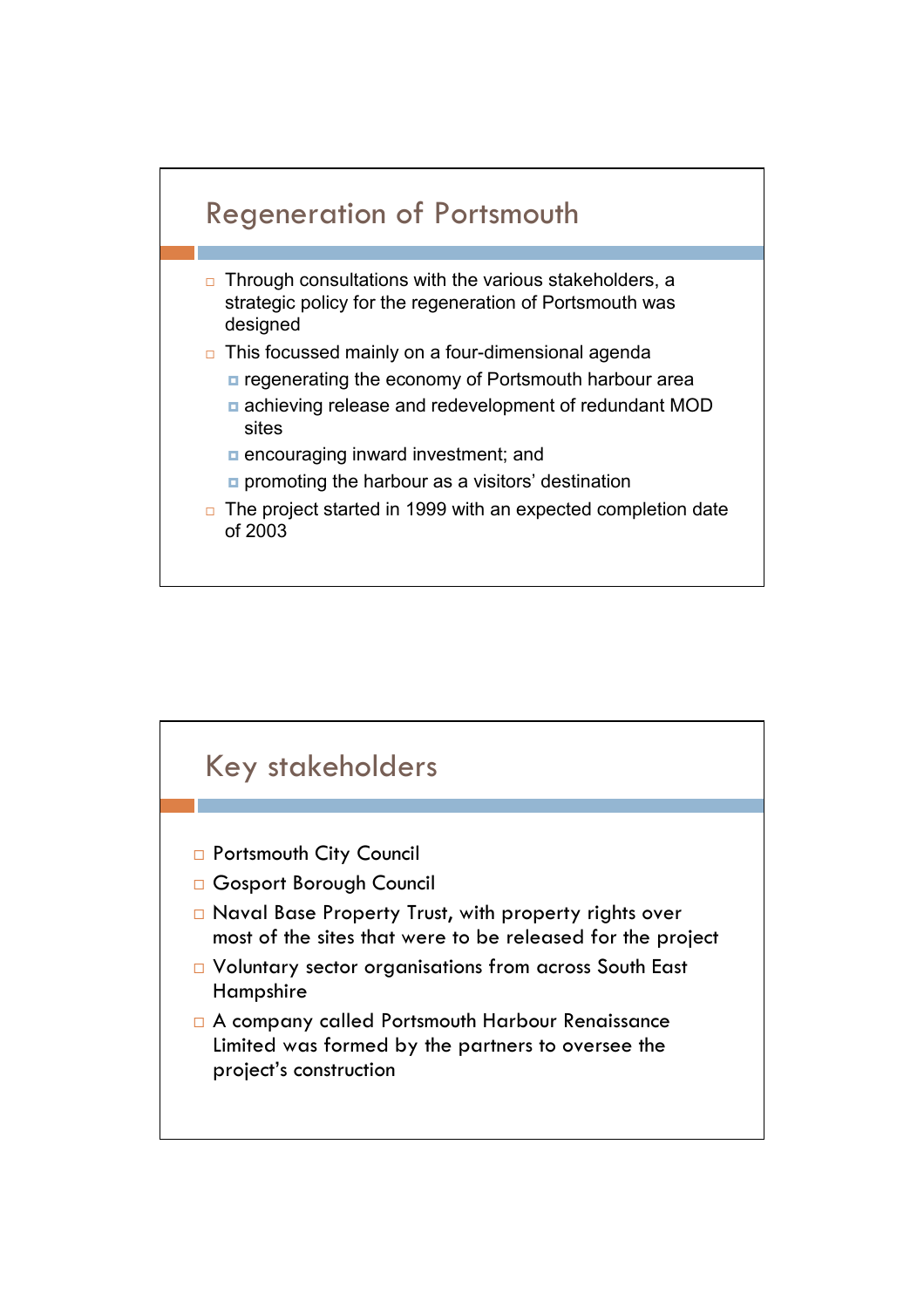

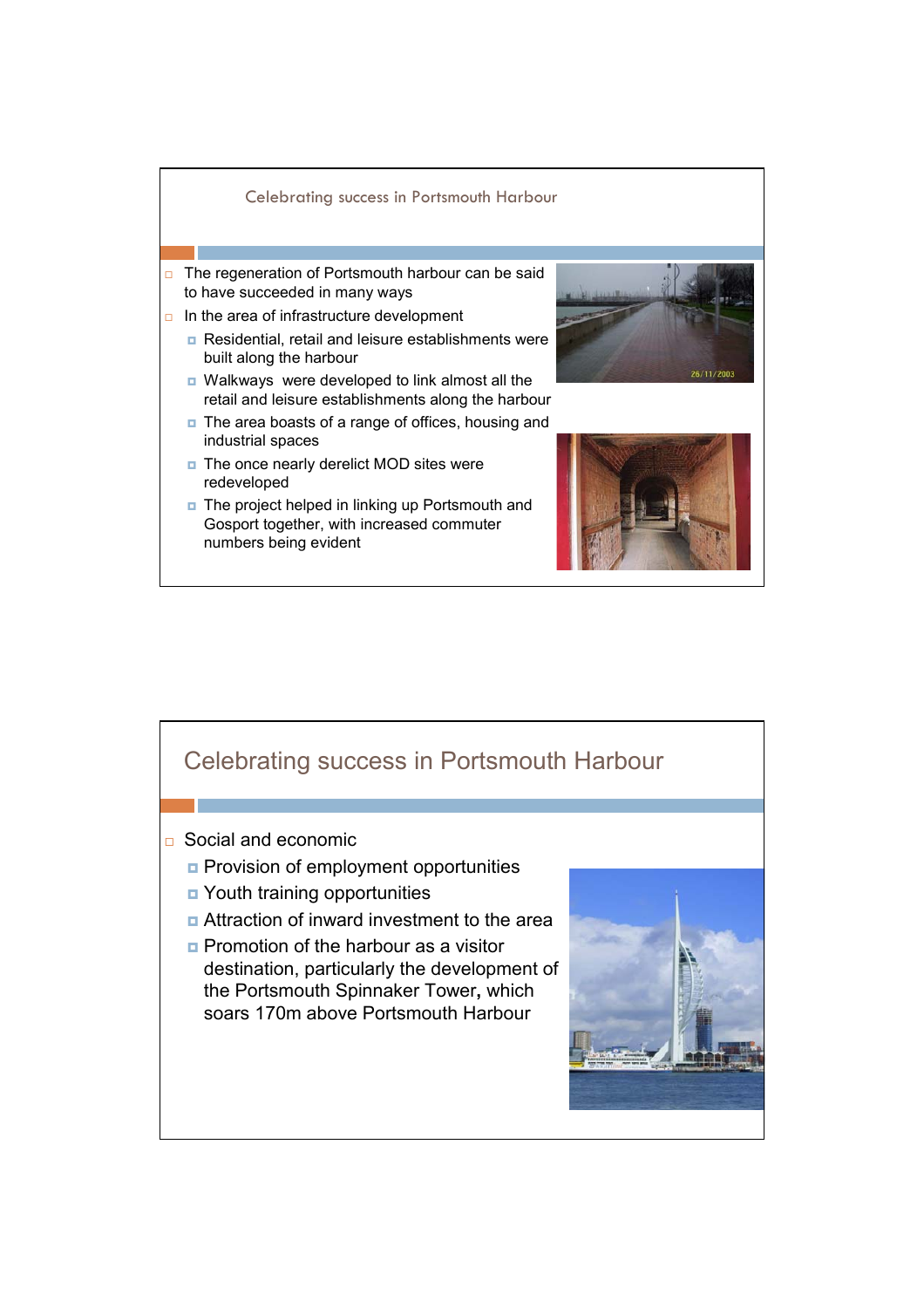

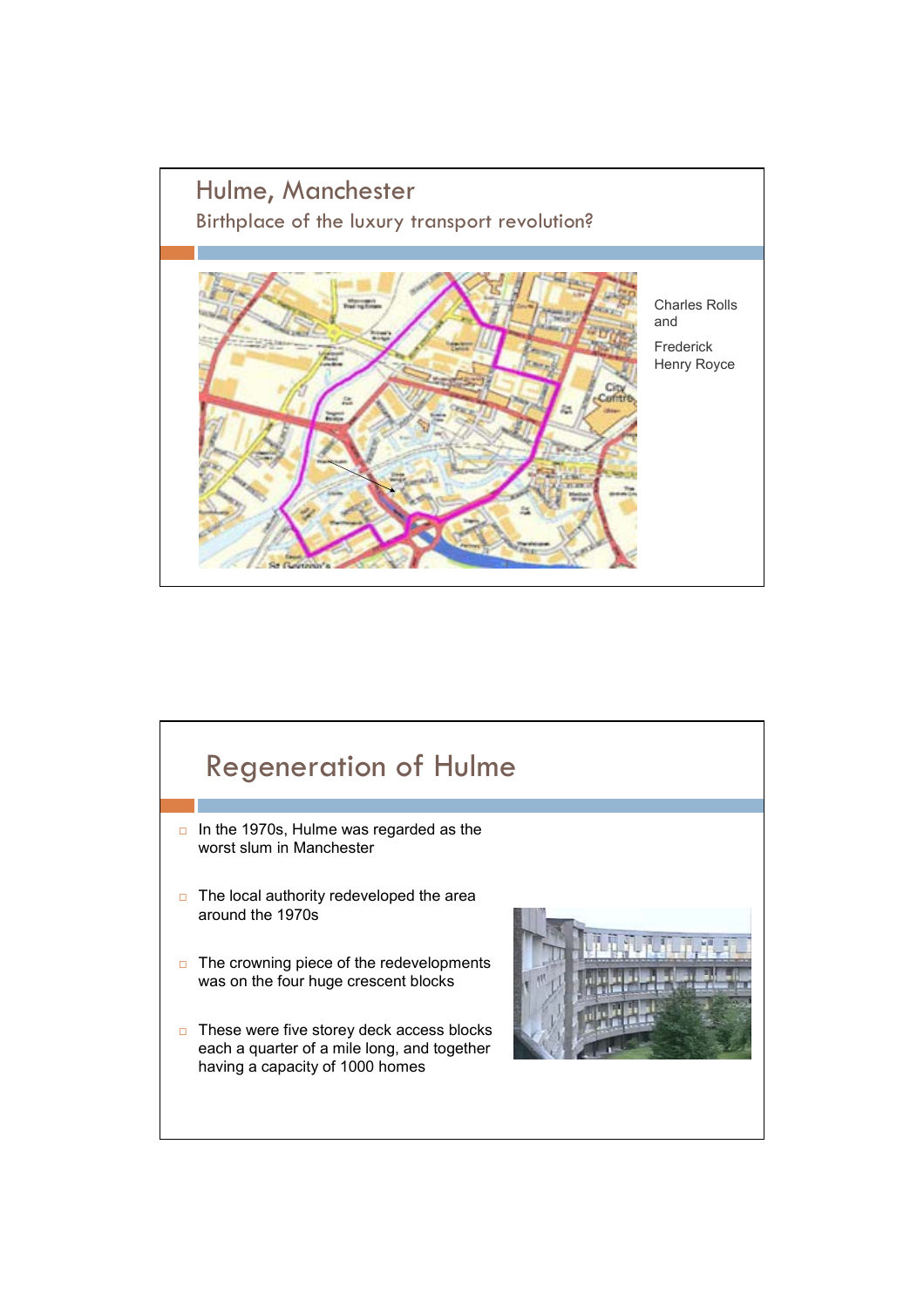

![](_page_6_Figure_1.jpeg)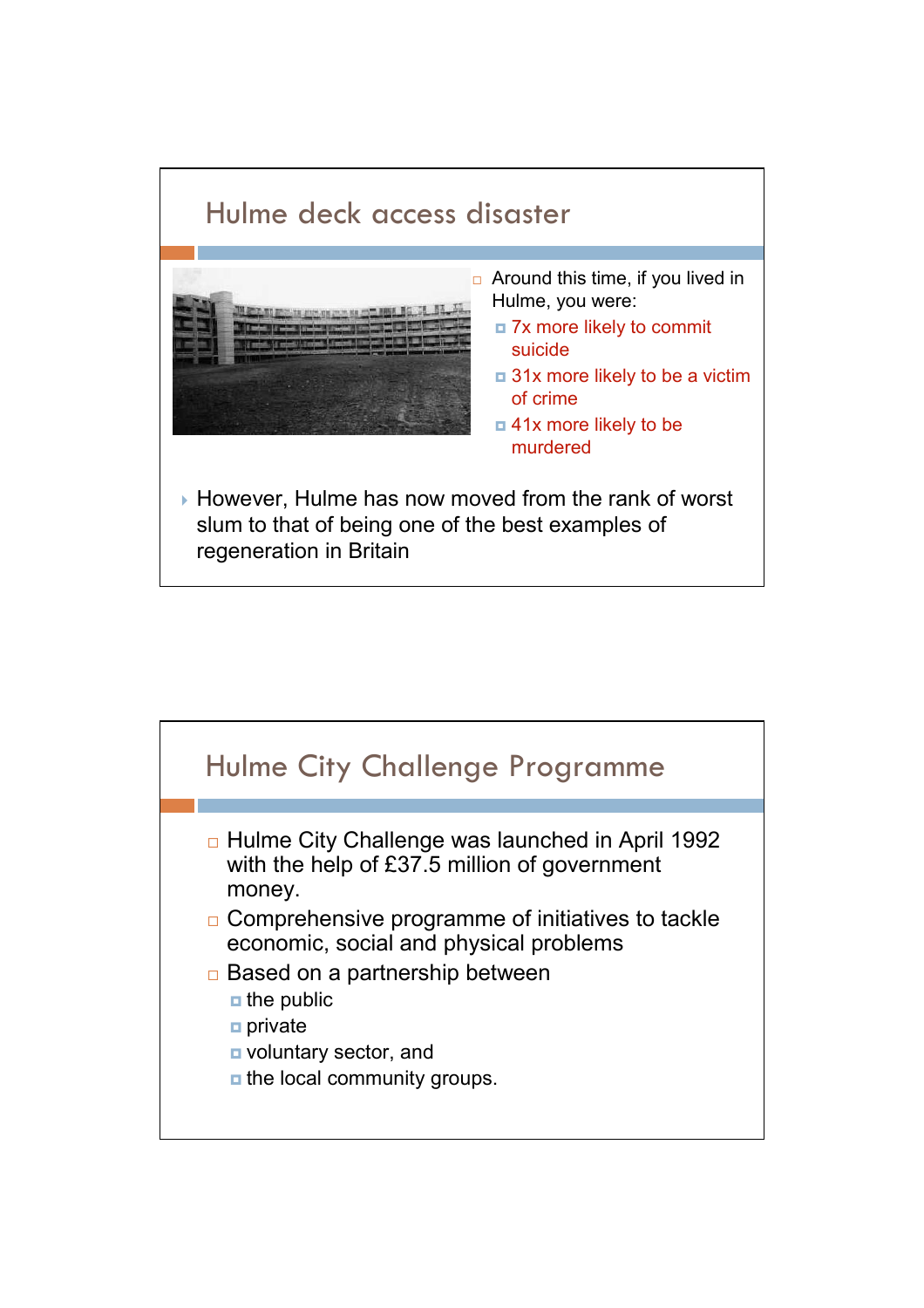![](_page_7_Figure_0.jpeg)

![](_page_7_Picture_1.jpeg)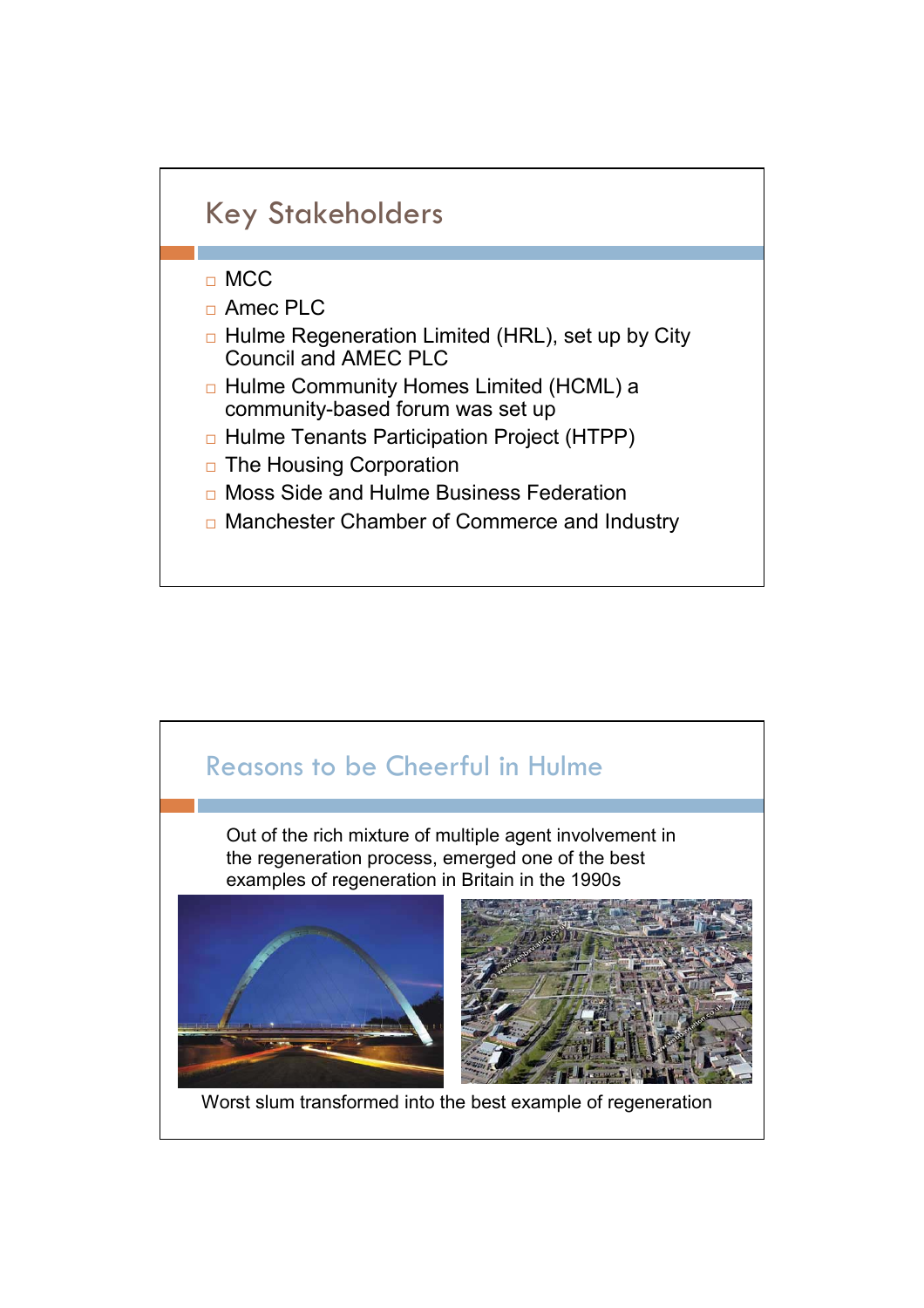![](_page_8_Figure_0.jpeg)

| Lessons from Portsmouth and Hulme         |            |            |               |  |  |
|-------------------------------------------|------------|------------|---------------|--|--|
|                                           |            |            |               |  |  |
| Organisation                              | Area       | Type       | <b>Status</b> |  |  |
| City Council                              | Hulme      | Govt       |               |  |  |
| Hulme Regeneration Limited                | Hulme      | Artificial | Ceased        |  |  |
| Hulme Community Homes Limited             | Hulme      | Organic    | Active        |  |  |
| Hulme Tenants Participation Project       | Hulme      | Organic    | Active        |  |  |
| Moss Side and Hulme Business Federation   | Hulme      | Artificial | Ceased        |  |  |
| Hulme and Moss Side Partnership           | Hulme      | Artificial | Ceased        |  |  |
| City Council                              | Portsmouth | Govt       |               |  |  |
| Portsmouth Housing Association            | Portsmouth | Organic    | Active        |  |  |
| Portsmouth Harbour Renaissance Limited    | Portsmouth | Artificial | Ceased        |  |  |
| Ministry of Defense                       | Portsmouth | Govt       |               |  |  |
| Gosport Borough Council                   | Portsmouth | Govt       |               |  |  |
| Portsmouth and East Hampshire Partnership | Portsmouth | Govt       |               |  |  |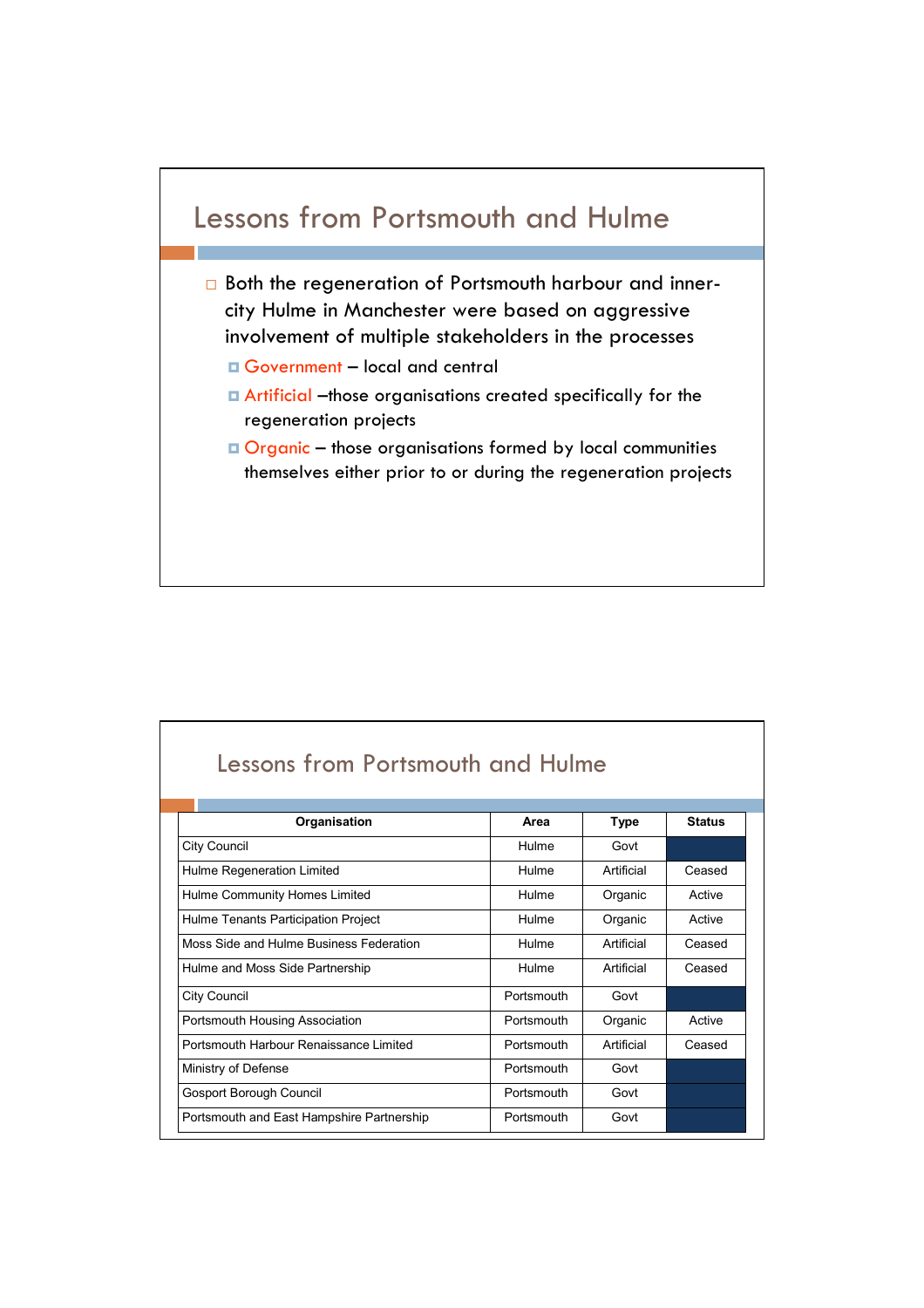![](_page_9_Figure_0.jpeg)

- **Perhaps not surprising, the organisations formed for the** projects ceased to operate at the completion of the projects
- □ Those 'naturally' existing structures continued to operate and to look after the interests of the regenerated areas even after the completion of the projects

## Concluding remarks

- $\Box$  The establishment of the Hulme Regeneration Limited (HRL) and the Portsmouth Harbour Renaissance Limited are a good model for fostering physical development
- $\Box$  However, these on their own can not be used to take forward the longer term social and economic objectives of the areas
- $\Box$  To achieve true regeneration the enabling environment for the emergence of organic community networks within the areas need to be put in place (especially for slum improvement)
- □ Establishing parallel structures does not lead to sustainable solutions and at best negates the whole rationale for seeking to engage local communities in the decision-making processes.